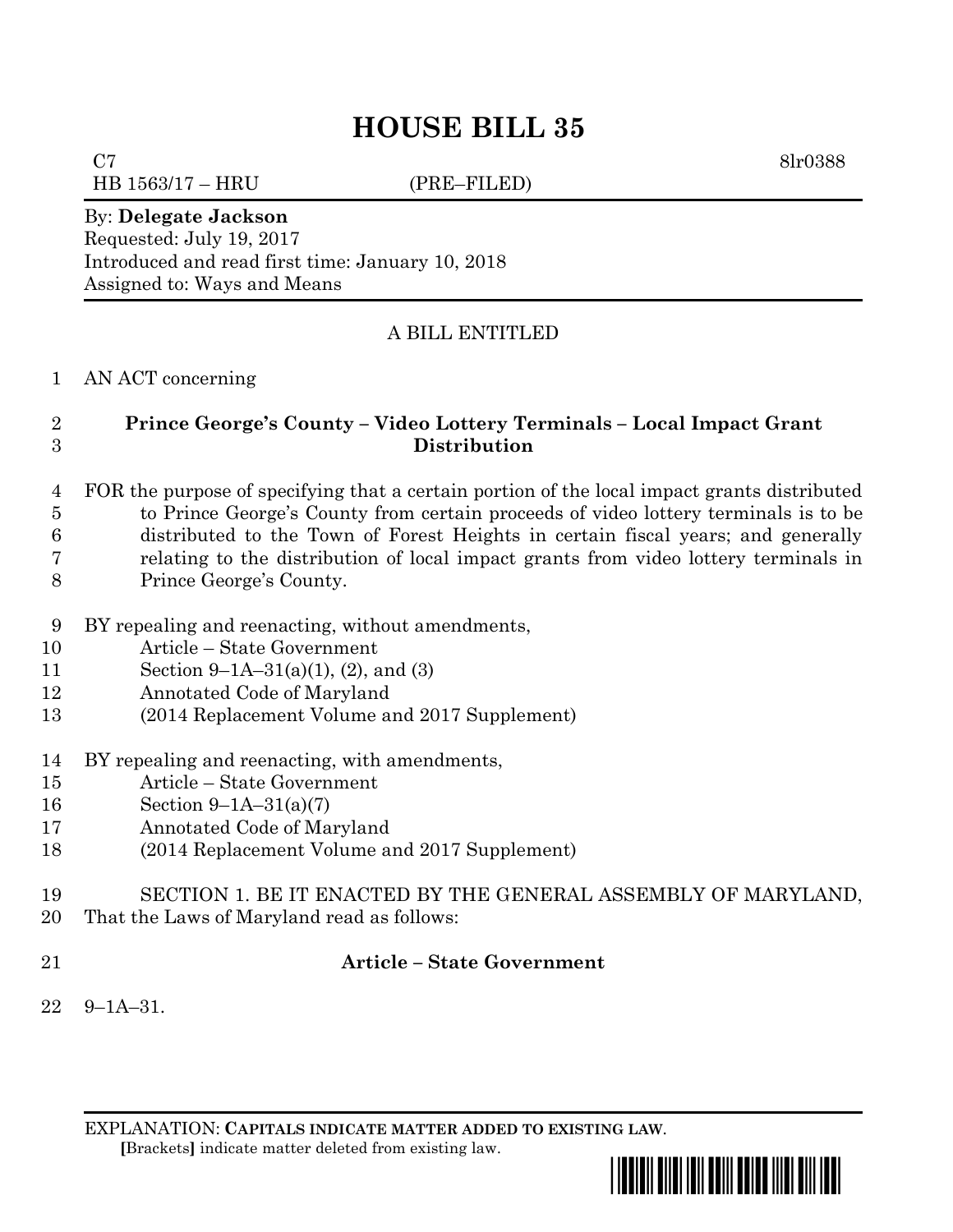#### **HOUSE BILL 35**

| $\mathbf 1$<br>$\overline{2}$<br>3 | Except as provided in paragraph (8) of this subsection, the local impact<br>(a)<br>(1)<br>grants provided under $\S 9$ –1A–27 of this subtitle shall be distributed as provided in this<br>subsection.                                                                                                                                                                                                                                                                           |       |    |                                      |  |  |                                                             |  |  |  |
|------------------------------------|----------------------------------------------------------------------------------------------------------------------------------------------------------------------------------------------------------------------------------------------------------------------------------------------------------------------------------------------------------------------------------------------------------------------------------------------------------------------------------|-------|----|--------------------------------------|--|--|-------------------------------------------------------------|--|--|--|
| 4<br>5                             | (2)<br>jurisdictions:                                                                                                                                                                                                                                                                                                                                                                                                                                                            | The   |    |                                      |  |  | following amounts shall be distributed to the following     |  |  |  |
| 6                                  |                                                                                                                                                                                                                                                                                                                                                                                                                                                                                  | (i)   |    | Allegany County $-$ \$200,000;       |  |  |                                                             |  |  |  |
| 7                                  |                                                                                                                                                                                                                                                                                                                                                                                                                                                                                  | (ii)  |    | Cecil County $-$ \$130,000;          |  |  |                                                             |  |  |  |
| 8                                  |                                                                                                                                                                                                                                                                                                                                                                                                                                                                                  | (iii) |    | Town of Perryville $-$ \$70,000; and |  |  |                                                             |  |  |  |
| 9                                  |                                                                                                                                                                                                                                                                                                                                                                                                                                                                                  | (iv)  |    | Worcester County - \$200,000.        |  |  |                                                             |  |  |  |
| 10<br>11                           | (3)<br>The remaining funds for local impact grants shall be distributed in the<br>following manner:                                                                                                                                                                                                                                                                                                                                                                              |       |    |                                      |  |  |                                                             |  |  |  |
| 12<br>13                           | 82% to the local jurisdictions with video lottery facilities, based<br>(i)<br>on each jurisdiction's percentage of overall gross revenues from video lottery terminals; and                                                                                                                                                                                                                                                                                                      |       |    |                                      |  |  |                                                             |  |  |  |
| 14<br>15<br>16<br>17<br>18<br>19   | except as provided in paragraph (4) of this subsection, for<br>(ii)<br>operations at a video lottery facility starting in fiscal year 2012 and ending in fiscal year<br>2032, 18% to Baltimore City with the Pimlico Community Development Authority acting<br>as the local development council in accordance with subsection (d) of this section, to be<br>distributed primarily for capital projects benefiting economic and community development<br>in the following manner: |       |    |                                      |  |  |                                                             |  |  |  |
| 20<br>21                           | Heights Master Plan; and                                                                                                                                                                                                                                                                                                                                                                                                                                                         |       | 1. |                                      |  |  | at least 75% in a manner that is consistent with the Park   |  |  |  |
| 22                                 |                                                                                                                                                                                                                                                                                                                                                                                                                                                                                  |       | 2. |                                      |  |  | the remainder dedicated to the needs of:                    |  |  |  |
| 23<br>24<br>$25\,$<br>26           | any census blockgroup that Baltimore City identifies as<br>А.<br>being located partly or entirely within 1 mile of Pimlico Race Course but not within the<br>boundaries of the Park Heights Master Plan in a manner that is consistent with adopted<br>neighborhood priorities;                                                                                                                                                                                                  |       |    |                                      |  |  |                                                             |  |  |  |
| $27\,$<br>28<br>29<br>30           | Planning Forum Strategic Neighborhood Action Plan in a manner that is consistent with<br>the adopted Northwest Community Planning Forum Strategic Neighborhood Action Plan<br>priorities; and                                                                                                                                                                                                                                                                                    |       | В. |                                      |  |  | any neighborhood included in the Northwest Community        |  |  |  |
| 31<br>$32\,$                       | to a video lottery facility in Baltimore City, any neighborhood within an area bounded by                                                                                                                                                                                                                                                                                                                                                                                        |       | C. |                                      |  |  | beginning after a video lottery operation license is issued |  |  |  |

Liberty Heights Avenue, Northern Parkway, Druid Park Drive, and Wabash Avenue in a

manner that is consistent with adopted neighborhood priorities.